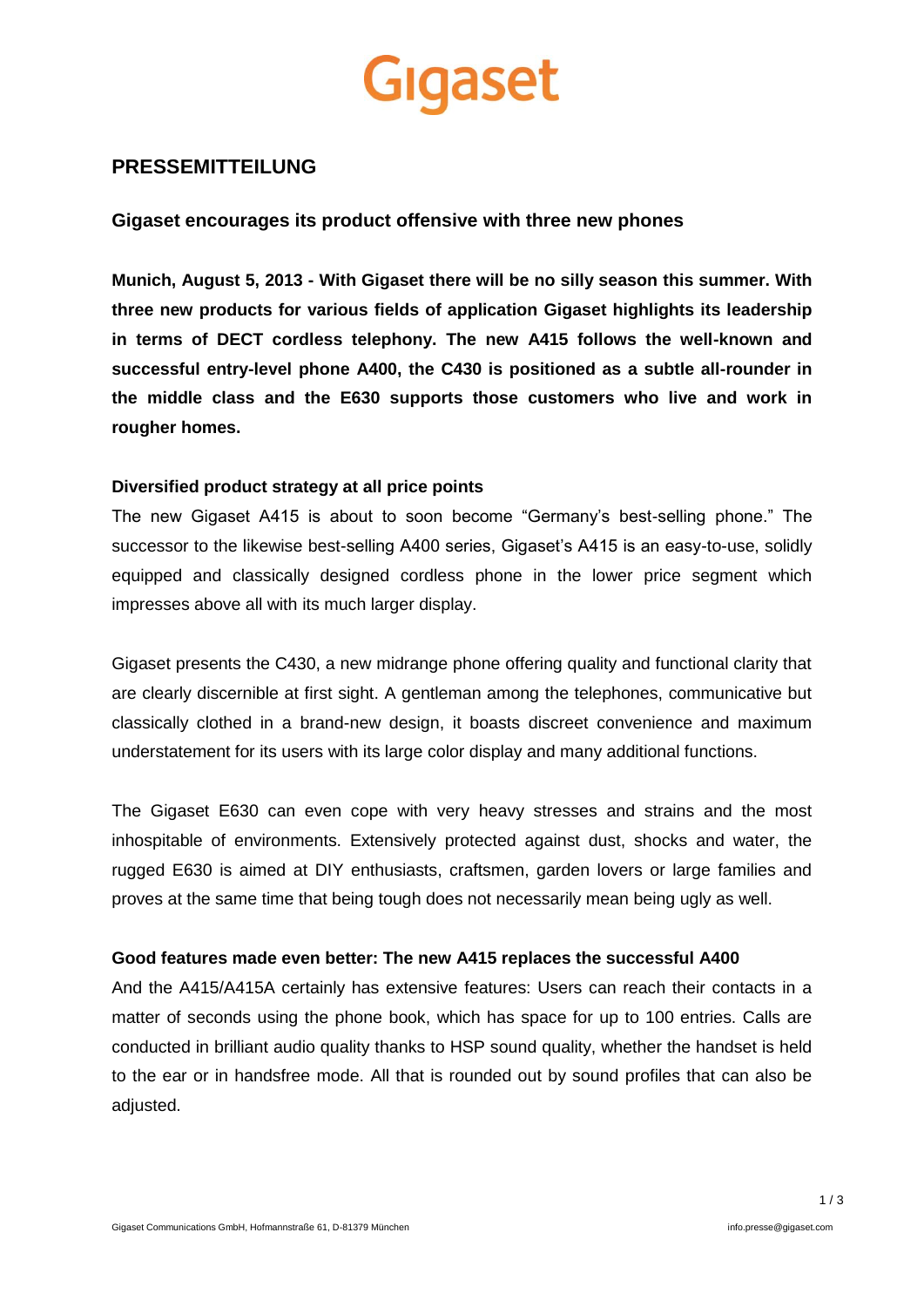A detailed description of the Gigaset A415 can be found within a separate press release on our website [via this link.](http://www.gigaset.com/en_HQ/press/news-detail/news/detail/News/gigaset-presents-the-new-and-soon-to-be-germanys-best-selling-phone.html)

# **The stylish phone for sophisticated demands**

The Gigaset C430/C430A cordless phone offers visible quality and functional clarity in a classical look. Lines and surfaces that are coordinated perfectly in formal and ergonomic terms, coupled with a clear arrangement of the operating elements, support extremely precise handling of the product, which is intended for unobtrusive everyday use. Practical highlights such as the address book for up to 200 entries with three numbers each, the integrated alarm, calender and birthday reminder function, the baby phone with an intercom function – with alerts being sent both externally to a mobile phone, for example, or internally to an additional handset – or the brilliant HSP (High Sound Performance) audio quality with a receiver profile that can be edited for a high or low frequency range, as well as convenient handsfree operation in full-duplex quality, make the C430/C430A a valuable everyday companion with lots of features.

A detailed description of the Gigaset C430 can be found within a separate press release on our website [via this link.](http://www.gigaset.com/en_HQ/press/news-detail/news/detail/News/the-gentleman-among-telephones-gigaset-c430.html)

### **Endurance in harsh environments**

The new Gigaset E630 (or E630A with an integrated answering machine) is anything but delicate. The cordless phone unites robust stability, making it insensitive to dust, jolts and water (in accordance with protection class IP65), with elegant modernity and cutting-edge technical features. The finely tuned concept using material made of structured polycarbonate together with easy-to-grip soft components is high-quality, yet functional. The Gigaset E630/E630A offers maximum ease of use even under difficult conditions: A vibration and optical alarm, adjustable profiles for use in different environments, a color display with a graphics menu, direct control of the volume using keys on the side and a high-quality handsfree function in full-duplex quality provide you with assistance in every situation. The vibration and optical call alarms ensure that you never miss a call again. The optical LED alarm can also be used as a torch at any time. The six-line, 1.8" color display boasts 128x160 pixels and a clear, self-explanatory menu that is easy to use thanks to the large, illuminated keypad and intuitive navigation keys.

A detailed description of the Gigaset E630 can be found within a separate press release on our website [via this link.](http://www.gigaset.com/en_HQ/press/news-detail/news/detail/News/beautifully-tough-the-gigaset-e630-sets-new-standards-for-resilience.html)